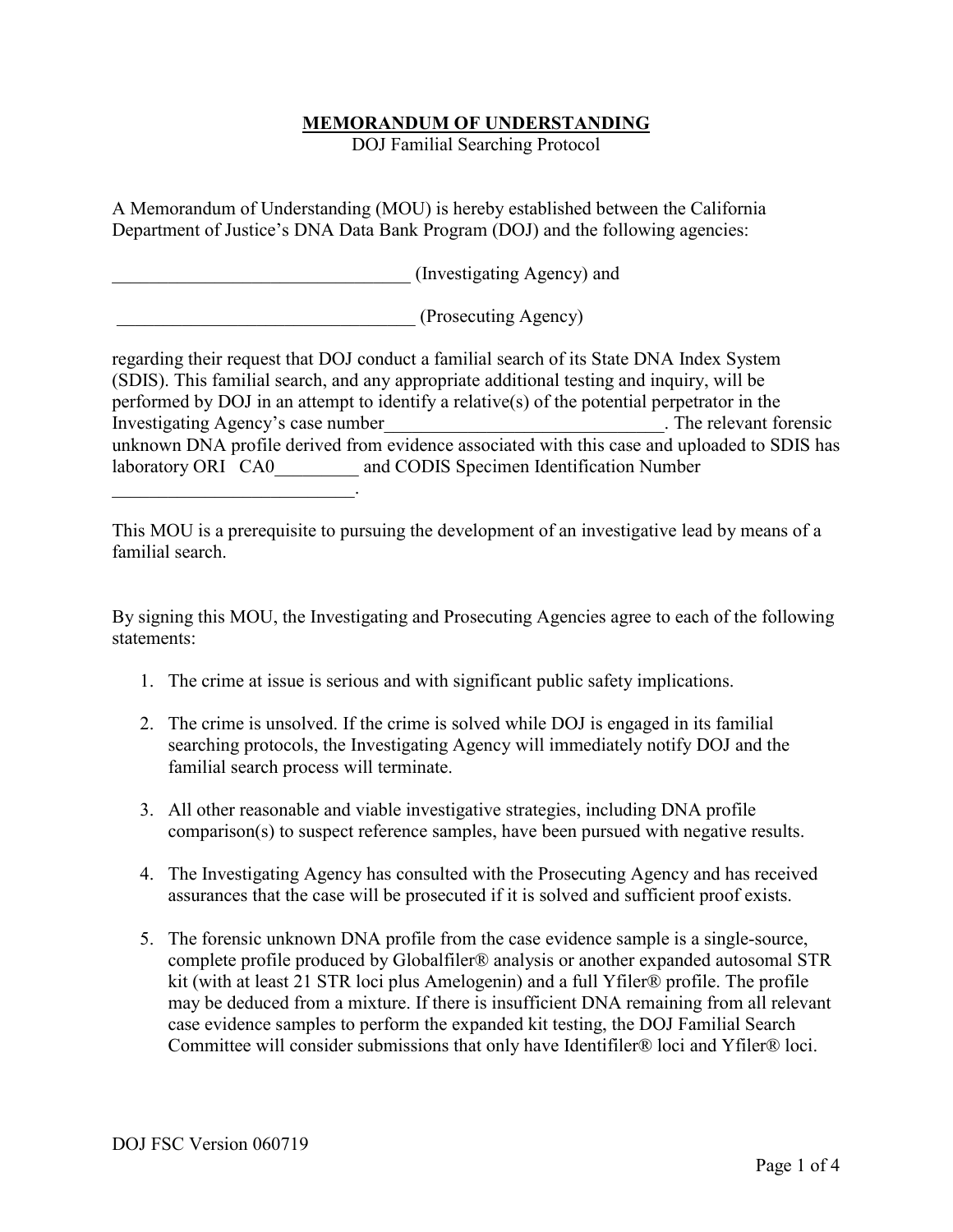- 6. The laboratory reports regarding the DNA testing of the case evidence will be provided to DOJ. If requested, the associated bench notes will also be provided.
- 7. The forensic unknown DNA profile is in the SDIS forensic unknown index. No hit to an offender has resulted from routine searches.
- 8. The Investigating Agency will provide DOJ with a written summary of all available case information that would be helpful in identifying a relative of the perpetrator. The summary should include, but is not limited to:
	- Subject physical description (height, weight, hair color, eye color, tattoos, accent, and any other identifying information)
	- Age
	- Ethnicity
	- Modus operandi
	- Type, time, and location of the crime(s)
	- Weapon(s) used
	- Victim demographics (physical description, location of work, home, and areas frequented)
	- Vehicle(s) and/or transportation used
	- Existing laboratory reports
	- A list of excluded subjects along with the basis for exclusion
	- Any potentially related crimes
- 9. If provided with a familial search investigative lead by DOJ, the Investigating Agency will take all reasonable steps to pursue and complete the investigation. If applicable, the Investigating Agency will submit the case to the Prosecuting Agency to ensure that charges can be filed in a timely manner.
- 10. If provided with the name of a convicted offender as the result of the process described herein, the Investigating Agency will, following its further investigation, provide DOJ with laboratory reports indicating whether the relative(s) of the offender matched the case evidence sample.
- 11. Representatives of the Investigating Agency, the crime laboratory involved, and the Prosecuting Agency agree to meet with DOJ in person prior to release of the name of the convicted offender(s).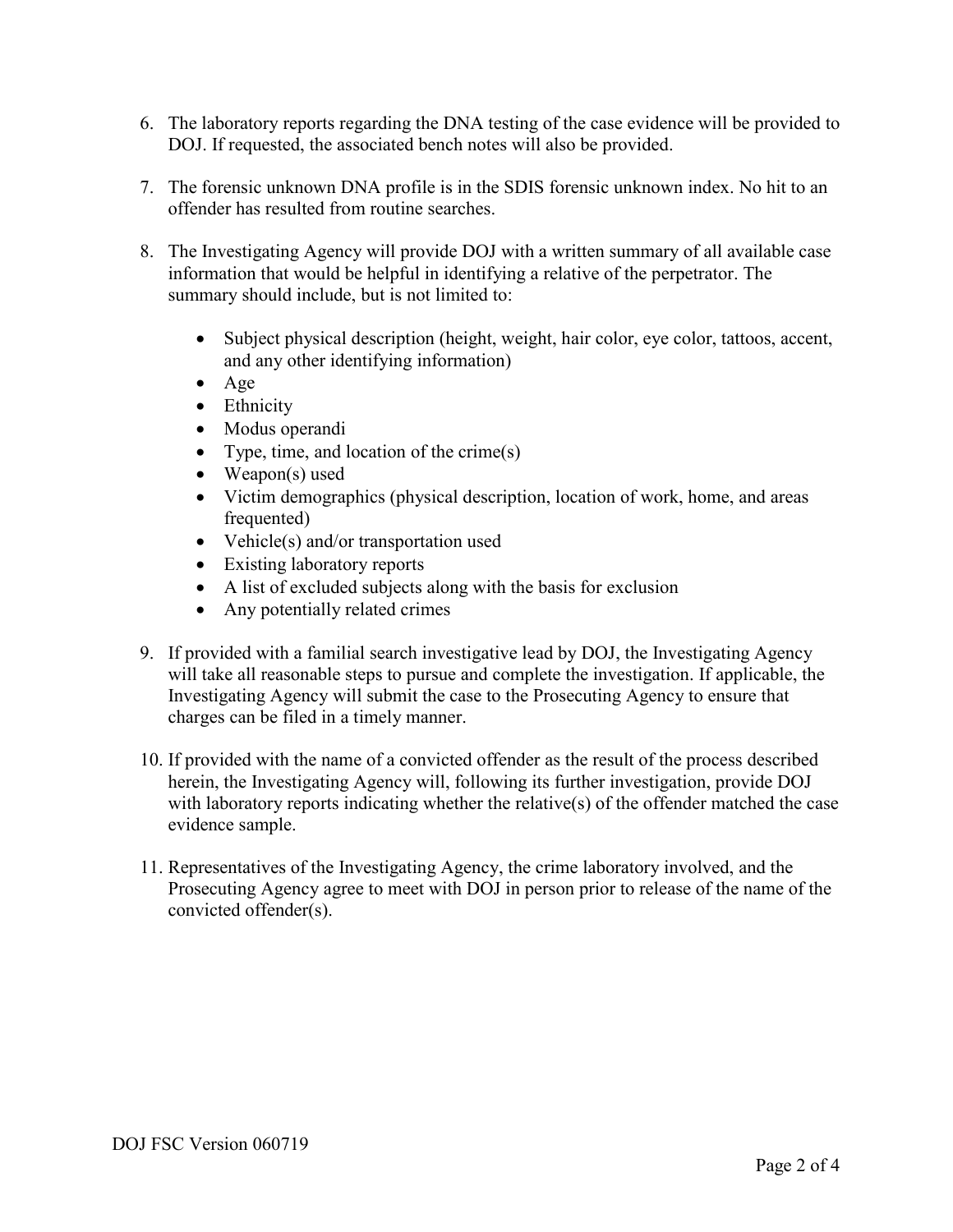By signing this MOU, and upon receipt of all required information, DOJ agrees to each of the following statements:

- 1. DOJ will conduct a familial search of its DNA Database using statistical formulae designed to evaluate the likelihood of kinship between the source of the case evidence sample and convicted offenders in the database. Arrestee samples will not be searched.
- 2. Based on these statistical evaluations, DOJ will conduct additional STR typing of a prioritized and manageable group of candidate convicted offenders most likely to be related to the source of the case evidence sample. If no statistically significant offender profiles suggest kinship with an offender, no offender's name will be released.
- 3. For any statistically significant offender profile, the DOJ Familial Search Committee will review all available data, including kinship index calculations and information contained in other government databases, in order to identify additional evidence bearing on kinship.
- 4. DOJ Special Agents and/or analytical staff will review additional information, separate from the underlying case, to assist with the disclosure determination. Upon request, DOJ Special Agents and/or analytical staff may be available to assist in the underlying criminal investigation.
- 5. Prior to the release of any offender's name, the DOJ Familial Search Committee may choose to discuss the case with the Investigating Agency, the Prosecuting Agency, and the crime laboratory in order to assist the Committee in determining whether to release the offender's name.
- 6. After reviewing all available information, the DOJ Familial Search Committee will release the name of the convicted offender to the Investigating and Prosecuting Agencies if it determines that there is a reasonable probability that the convicted offender is a relative of the source of the evidence sample.
- 7. DOJ's disclosure to the Investigating and Prosecuting Agencies of a convicted offender's name will be accompanied by documented scientific test results and other information relevant to the issue of kinship.
- 8. This MOU and the described procedures are valid only as long as DOJ maintains its familial search program.
- 9. DOJ is bound by the use and disclosure restrictions governing the DNA Data Bank Program and set forth in Penal Code section 295 et seq. and will maintain the familial search program only to the extent that it is consistent with those statutory parameters.